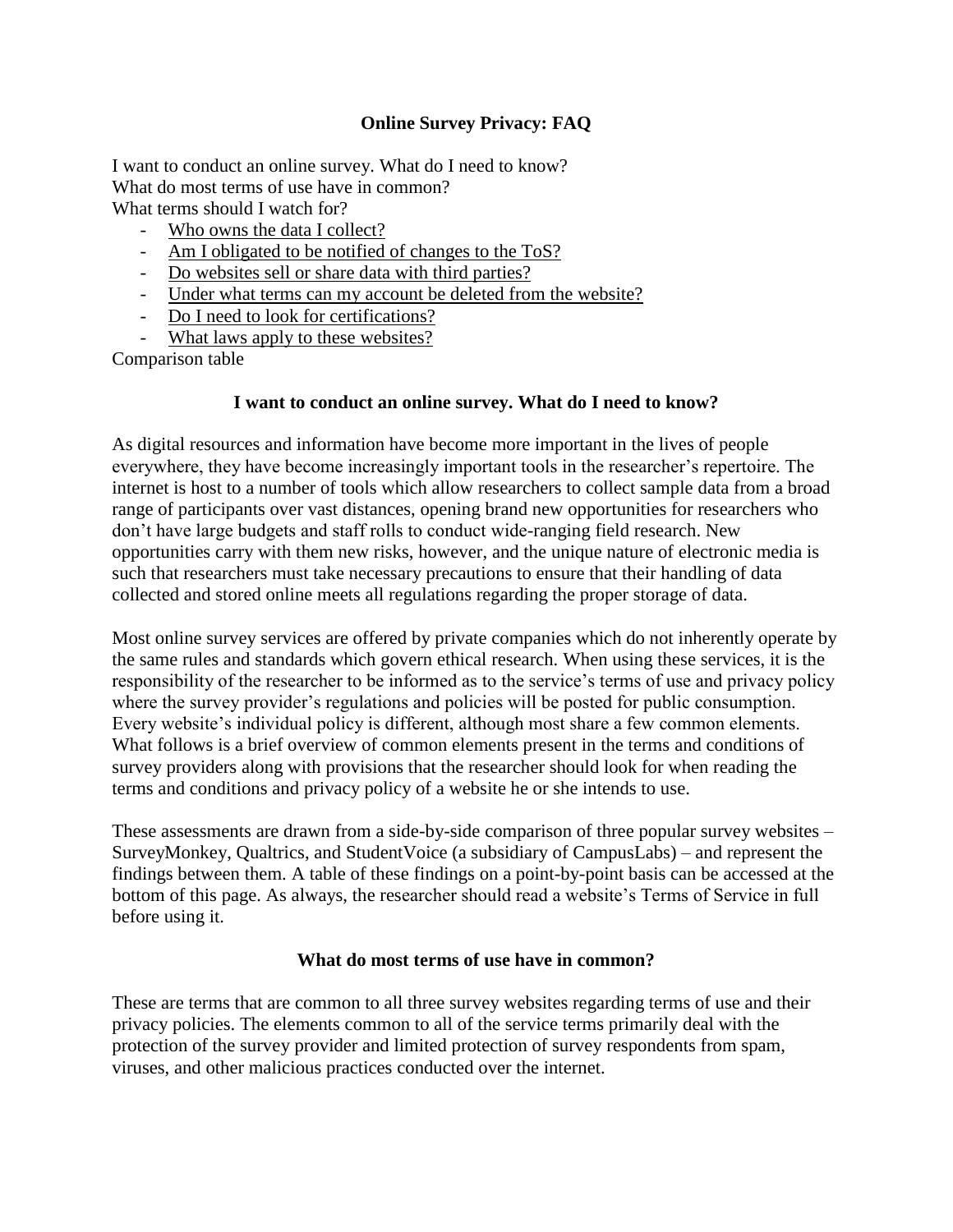- Survey websites place the responsibility for all content posted and the maintenance of the integrity of the data on the user. Require that all registration information be accurate.
- Survey websites prohibit the sending of spam, the sending of unsolicited e-mails, the sending of viruses, or other similar practices being carried out through their website.
- Survey websites have provisions reiterating that they do not verify the accuracy or validity of data gathered through the websites and can not be held liable for bad data.
- Survey websites have provisions protecting themselves from being held liable for unreliable site services or data not being sent due to network problems.
- Survey websites have indemnity provisions protecting them from responsibility from damages caused by failing to follow the terms of use.
- Survey websites will disclose information for the purpose of cooperating with law enforcement.
- Survey websites retain the right to advertise and waive responsibility for the content and quality of the sites to which they link.
- Survey websites require users attain their written consent to assign the use agreement.

## **What terms should I watch for?**

These are terms and other aspects of a website's use policy which differ from website to website. It is important for researchers to know where the service they are using stands on these issues. If they're not explicitly listed on the terms of service, researchers should strongly consider contacting the provider with any questions before using an online survey service.

*Source Documents*

[SurveyMonkey Terms of Use](http://www.surveymonkey.com/mp/policy/terms-of-use/) [SurveyMonkey Privacy Policy](http://www.surveymonkey.com/mp/policy/privacy-policy/) [Qualtrics Acceptable Use Statement](lhttp://www.qualtrics.com/acceptable-use-statement) [Qualtrics Privacy Statement](http://www.qualtrics.com/privacy-statement) [CampusLabs Legal](http://www.campuslabs.com/about-us/legal/)

## Who owns the data I collect?

Establishing who has ownership rights over the surveys the researcher uploads or the data he or she collects is extremely important, as ownership confers substantial rights over who can decide what may be done with it. Researchers should ideally seek out websites which allow them ownership and rights over their own data to ensure the maximum protection of its privacy and security. Of the sites analyzed, SurveyMonkey is the only one with provisions which grant the survey creator ownership over the data. Qualtrics and CampusLabs have no explicit policies regarding the ownership of data.

*Your survey data is owned by you. Not only that, but SurveyMonkey treats your surveys as if they were private. We don't sell them to anyone and we don't use the survey responses you collect for our own purposes, except in a limited set of circumstances (e.g. if we are compelled by a subpoena, or if you've made your survey responses public).* – SurveyMonkey Privacy Policy.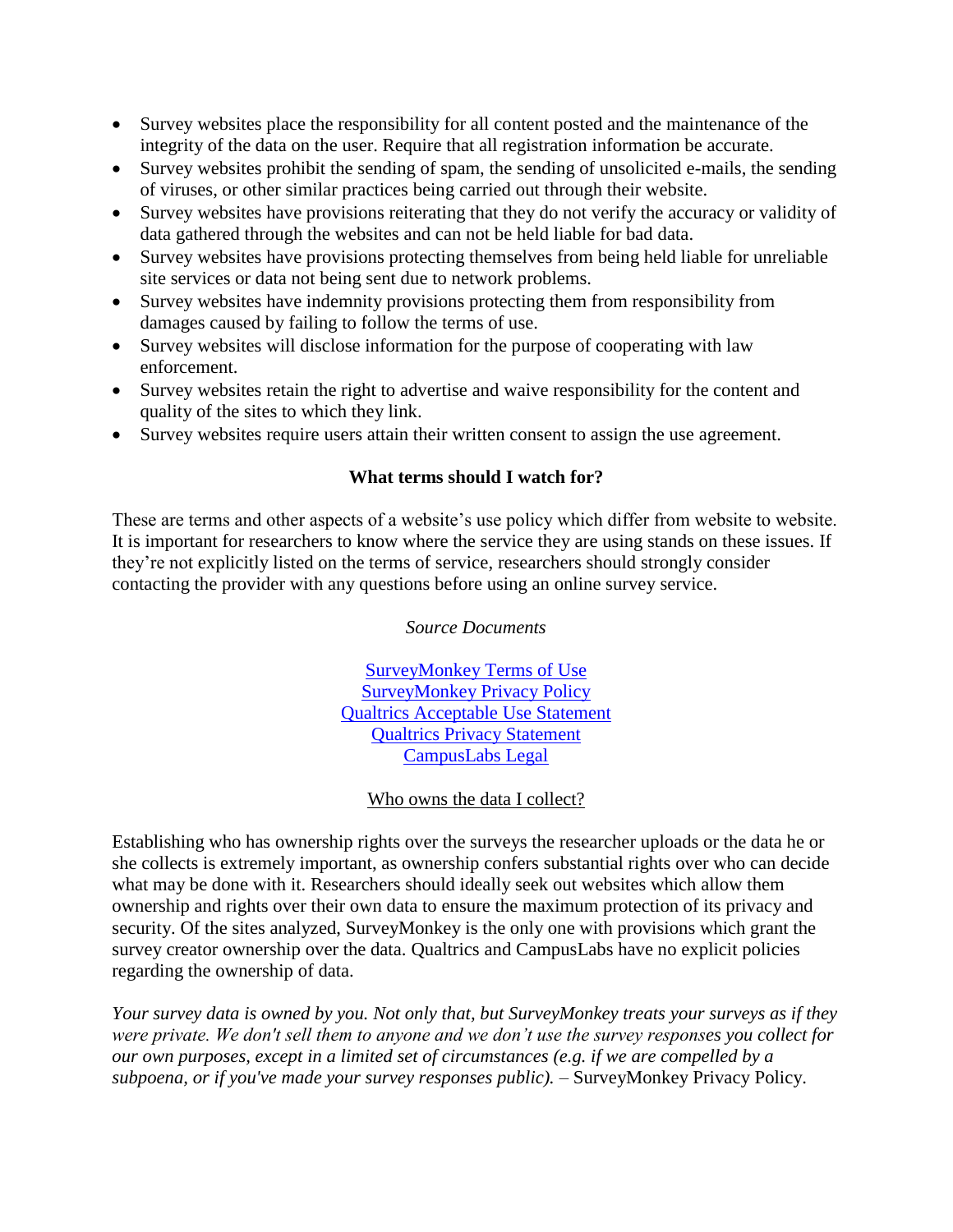#### Am I obligated to be notified of changes to the ToS?

Changes of the terms of service can have a potentially large impact on the way you use a survey website and whether or not it remains agreeable. All of the websites sampled retain the right to change their terms of service at any time, but the obligation to notify users differs between them. Of those websites sampled, SurveyMonkey was the only one obligated by its terms of service to notify users of service changes. Both Qualtrics and CampusLabs retained their ability to change the terms of service with or without notice to the users.

*If SurveyMonkey changes the terms of this Agreement, SurveyMonkey will post an updated set of terms and conditions of use on this Site with a change notice and SurveyMonkey may send registered users an email notice of the changes. –* SurveyMonkey Terms of Use

*The Company reserves the right to amend or change its user policies and guidelines at any time without notice* – Qualtrics Acceptable Use Statement

*We may change the Terms of Use from time to time, at any time without notice to you, by posting such changes on the Site*. – CampusLabs Legal

## Do websites sell or share data with third parties?

It is extremely important to know how survey websites will treat the data you collect and whether or not it will be shared with or sold to third parties. Ideally, the researcher should seek out websites which necessitate their consent for any transfer of survey data to another party. SurveyMonkey confirms that the website will not sell or share your data for any purposes. Qualtrics will not sell data, but reserves the right to use data uploaded by non-subscribers for promotional purposes. CampusLabs has no stated policy on data sale or sharing.

*We don't sell your responses to third parties. SurveyMonkey doesn't sell or share your survey responses with third party advertisers or marketers (although the survey creator might, so check with them). SurveyMonkey merely acts as a custodian on behalf of the survey creator who controls your data.* – SurveyMonkey Privacy Policy

*In situations where our services are provided without a fee, we reserve the right to use your survey, data, and results for research, education, marketing and advertising, and other purposes.* – Qualtrics Acceptable Use Statement

*We do not sell or make available specific information about our clients, their clients, or either of their data, except in cooperation with law enforcement bodies in regards to content violations or violations of applicable laws*. – Qualtrics Privacy Statement

#### Under what terms can my account and data be deleted from the site?

Most of the survey sites have provisions which allow them to purge the database at any time without notice, placing the onus of backing up data on the researcher. Some have additional provisions governing not just the wiping of data, but the provisions under which an account can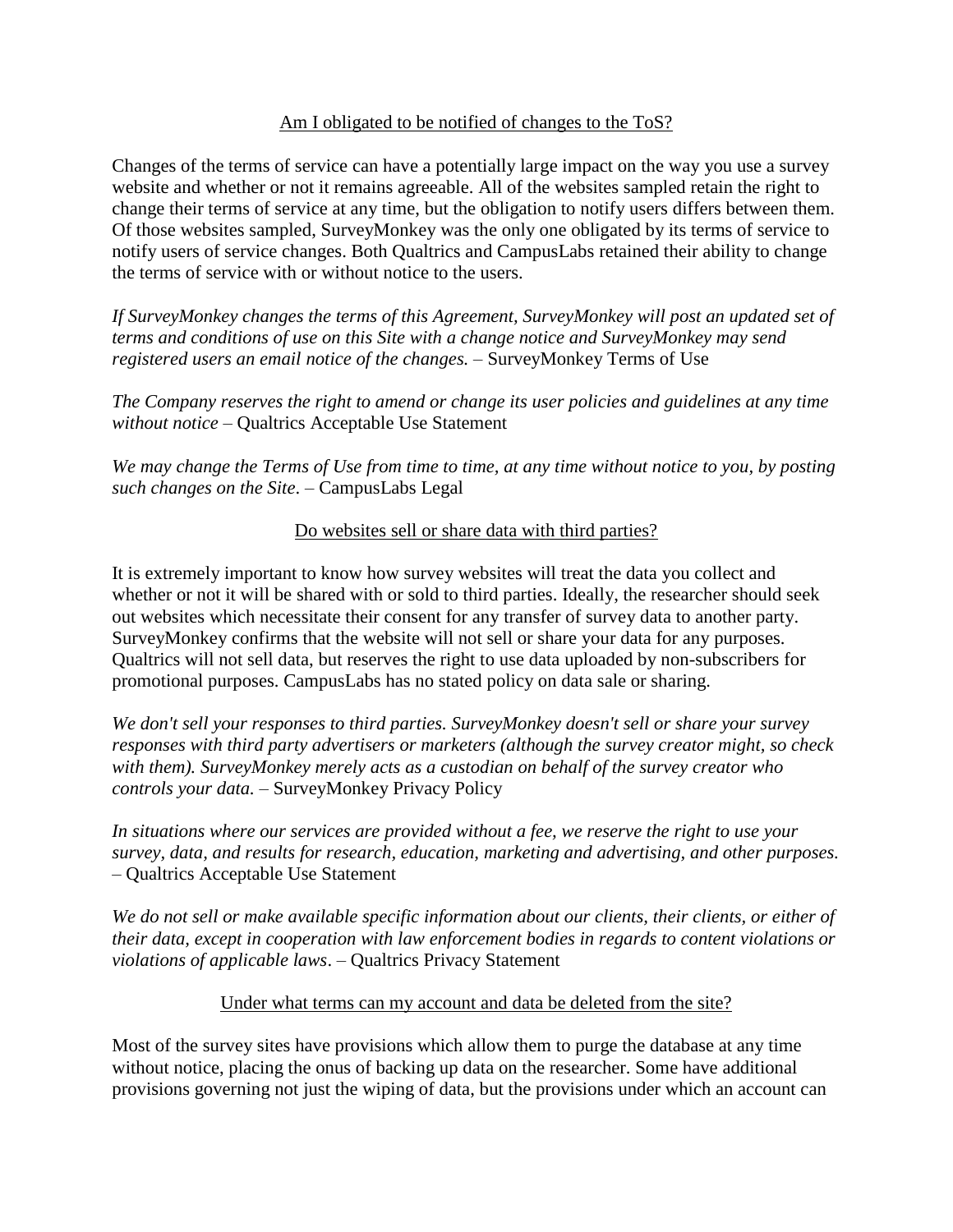be removed from the site. SurveyMonkey designates only non-payment and terms of service or privacy policy as grounds to terminate an account and retaines deleted data for 12 months after deletion. Qualtrics reserves the right to remove accounts which have had no activity in the last 60 days. CampusLabs reserves the right to terminate any account at any time.

*We generally retain your data for as long as you have an account with us, or to comply with our legal obligations, resolve disputes, or enforce our agreements. Data that is deleted from our servers may remain as residual copies on offsite backup media for up to approximately 12 months afterward.* – SurveyMonkey Privacy Policy

*User accounts may be deleted after 60 days if there is no activity on the account, in order to free up unutilized resources.* – Qualtrics Acceptable Use Statement

*The Company may restrict, suspend or terminate your access to the Site and/or its services with or without cause.* – CampusLabs Legal

# Do I need to look for any certifications?

There exist a number of voluntary certifications which survey websites can attain either from the dispensaries of the certifications or through a self-certification process. This is particularly important with regards to international research, as Safe Harbor self-certification is necessary in order for researchers to be able to collect and store data from the European Union and Switzerland. Of those websites surveyed, SurveyMonkey and Qualtrics are Safe Harbor selfcertified while CampusLabs has no apparent certification.

Another certification that was encountered in the review of these websites' policies was TRUSTe certification. TRUSTe certification deals with standards for privacy and the disclosure of those standards to ensure the protection of private information. At this time only SurveyMonkey has been TRUSTe certified.

[SurveyMonkey Privacy Policy](http://www.surveymonkey.com/mp/policy/privacy-policy/) (TRUSTe and Safe Harbor at the top)

[Qualtrics Privacy Statement](http://www.qualtrics.com/privacy-statement) (Safe Harbor at the bottom)

<http://www.truste.com/> (TRUSTe website)

<http://export.gov/safeharbor/> (Safe Harbor Resources)

## What laws apply to these websites?

Each survey website analyzed resides in the United States and is subject to U.S federal law, but they all operate in different states and are responsible for obeying different state laws. SurveyMonkey acts in accordance with California law, Qualtrics with Utah law, and CampusLabs with New York law. In all cases, researchers should know what provisions of these state laws deal with privacy and how they do before deciding which website to utilize.